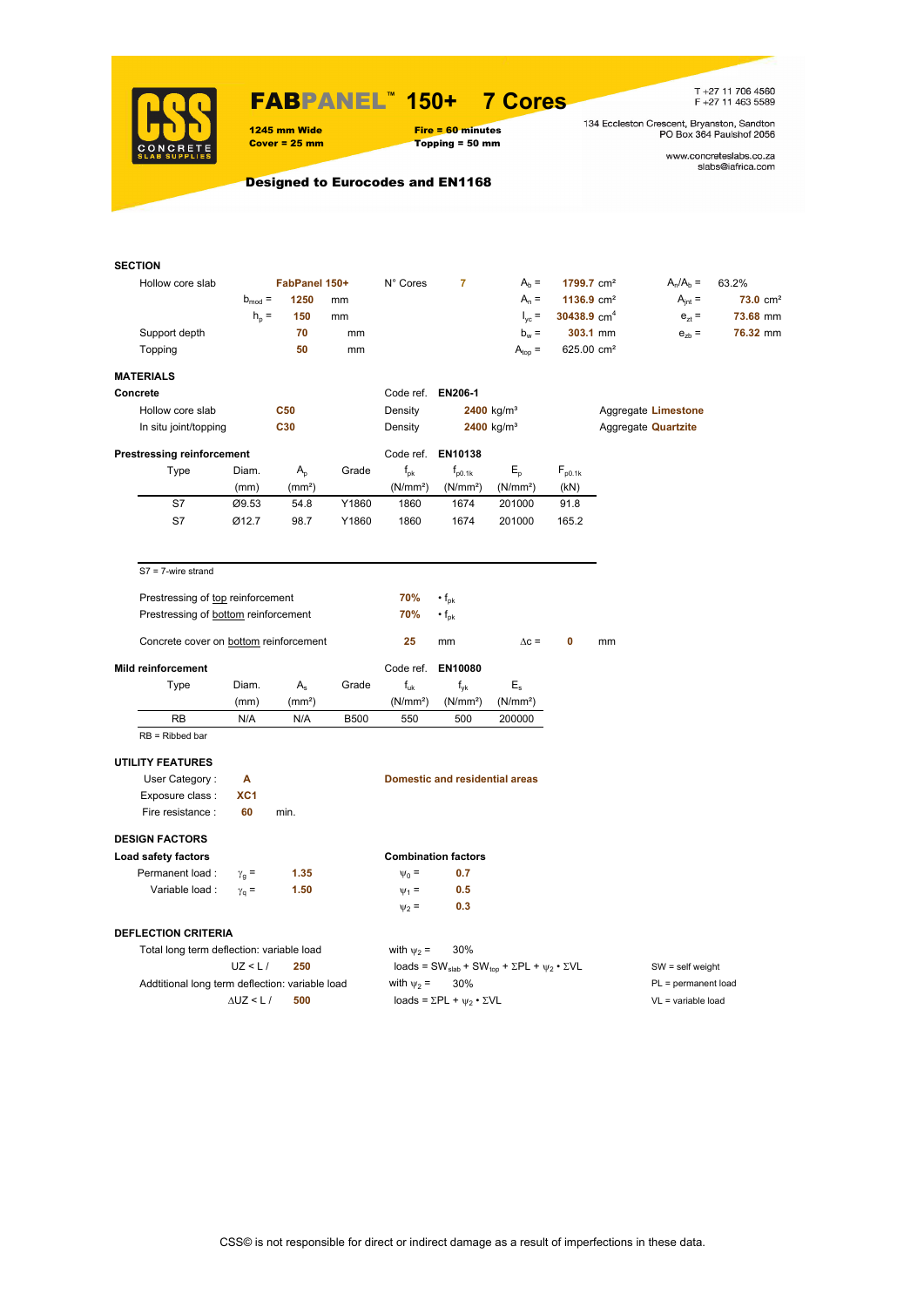

## FABPANEL**™ 150+ 7 Cores**



T+27 11 706 4560<br>F+27 11 463 5589

134 Eccleston Crescent, Bryanston, Sandton<br>PO Box 364 Paulshof 2056

www.concreteslabs.co.za<br>slabs@iafrica.com

Designed to Eurocodes and EN1168

### **This Load Span Table is for guidance only and should not be considered as a complete calculation.**

| <b>Reinforcement type</b>          |  | <b>STR 01</b> | <b>STR 02</b> |  |  |  |  |
|------------------------------------|--|---------------|---------------|--|--|--|--|
| <b>Top reinforcement</b>           |  |               | 2xØ9.53       |  |  |  |  |
| <b>Bottom reinforcement</b>        |  | 6xØ9.53       | 8xØ9.53       |  |  |  |  |
| Reinforcement (kg/m <sup>2</sup> ) |  | 2.07          | 3.46          |  |  |  |  |
| $M_{Rd}$<br>(kNm/m)                |  | 64.7          | 85.9          |  |  |  |  |
| $V_{nc,Rd}$<br>(kN/m)              |  | 50.8          | 53.9          |  |  |  |  |
| $V_{c, Rd}$<br>(kN/m)              |  | 49.7          | 64.0          |  |  |  |  |

| <b>Permanent</b><br>load | <b>Variable</b><br>load  |      |      | <b>CLEAR SPAN (IN METERS)</b> |                  |         |  |  |  |  |
|--------------------------|--------------------------|------|------|-------------------------------|------------------|---------|--|--|--|--|
| $g$ (kN/m <sup>2</sup> ) | $q$ (kN/m <sup>2</sup> ) |      |      |                               | $L_{\text{sup}}$ | $L_{n}$ |  |  |  |  |
| 1.50                     | 1.50                     | 8.39 | 8.43 |                               |                  |         |  |  |  |  |
| 1.50                     | 2.00                     | 7.99 | 8.25 |                               |                  |         |  |  |  |  |
| 1.50                     | 2.50                     | 7.64 | 8.09 |                               |                  |         |  |  |  |  |
| 1.50                     | 3.00                     | 7.34 | 7.94 |                               |                  |         |  |  |  |  |
| 1.50                     | 3.50                     | 7.07 | 7.79 |                               |                  |         |  |  |  |  |
| 1.50                     | 4.00                     | 6.83 | 7.66 |                               |                  |         |  |  |  |  |
| 1.50                     | 5.00                     | 6.41 | 7.38 |                               |                  |         |  |  |  |  |
| 1.50                     | 6.00                     | 6.06 | 6.98 |                               |                  |         |  |  |  |  |
| 1.50                     | 7.00                     | 5.76 | 6.63 |                               |                  |         |  |  |  |  |
| 1.50                     | 8.00                     | 5.50 | 6.34 |                               |                  |         |  |  |  |  |
| 1.50                     | 9.00                     | 5.28 | 6.08 |                               |                  |         |  |  |  |  |
| 1.50                     | 10.00                    | 5.07 | 5.85 |                               |                  |         |  |  |  |  |
| 1.50                     | 12.50                    | 4.66 | 5.16 |                               |                  |         |  |  |  |  |
| 1.50                     | 15.00                    | 4.26 | 4.51 |                               |                  |         |  |  |  |  |
| 1.50                     | 20.00                    | 3.41 | 3.61 |                               |                  |         |  |  |  |  |

#### **SECTION - self weight**

| Precast slab:           | 2.14 | kN/m <sup>2</sup> |                                |      |                   |                            |
|-------------------------|------|-------------------|--------------------------------|------|-------------------|----------------------------|
| Joint:                  | 0.14 | kN/m <sup>2</sup> | $\Rightarrow$ Sum =            | 2.28 | kN/m <sup>2</sup> | $(slab + joint)$           |
| Toppina :               | 1.18 | kN/m <sup>2</sup> | $\Rightarrow$ Sum =            | 3.46 | kN/m <sup>2</sup> | $(slab + joint + topping)$ |
| <b>UTILITY FEATURES</b> |      |                   |                                |      |                   |                            |
| User Category:          | А    |                   | Domestic and residential areas |      |                   |                            |
| Exposure class:         | XC1  |                   | Fire resistance :              | 60   | min.              |                            |
|                         |      |                   |                                |      |                   |                            |

**DEFLECTION CRITERIA**

Long term part of variable load  $v_2 = 0.3$ 

- Long term TOTAL deflection under self weight of the slab + total permanent load + 30% of the variable load < L / 250 - Long term ADDITIONAL deflection under total permanent load + 30% of the variable load < L / 500